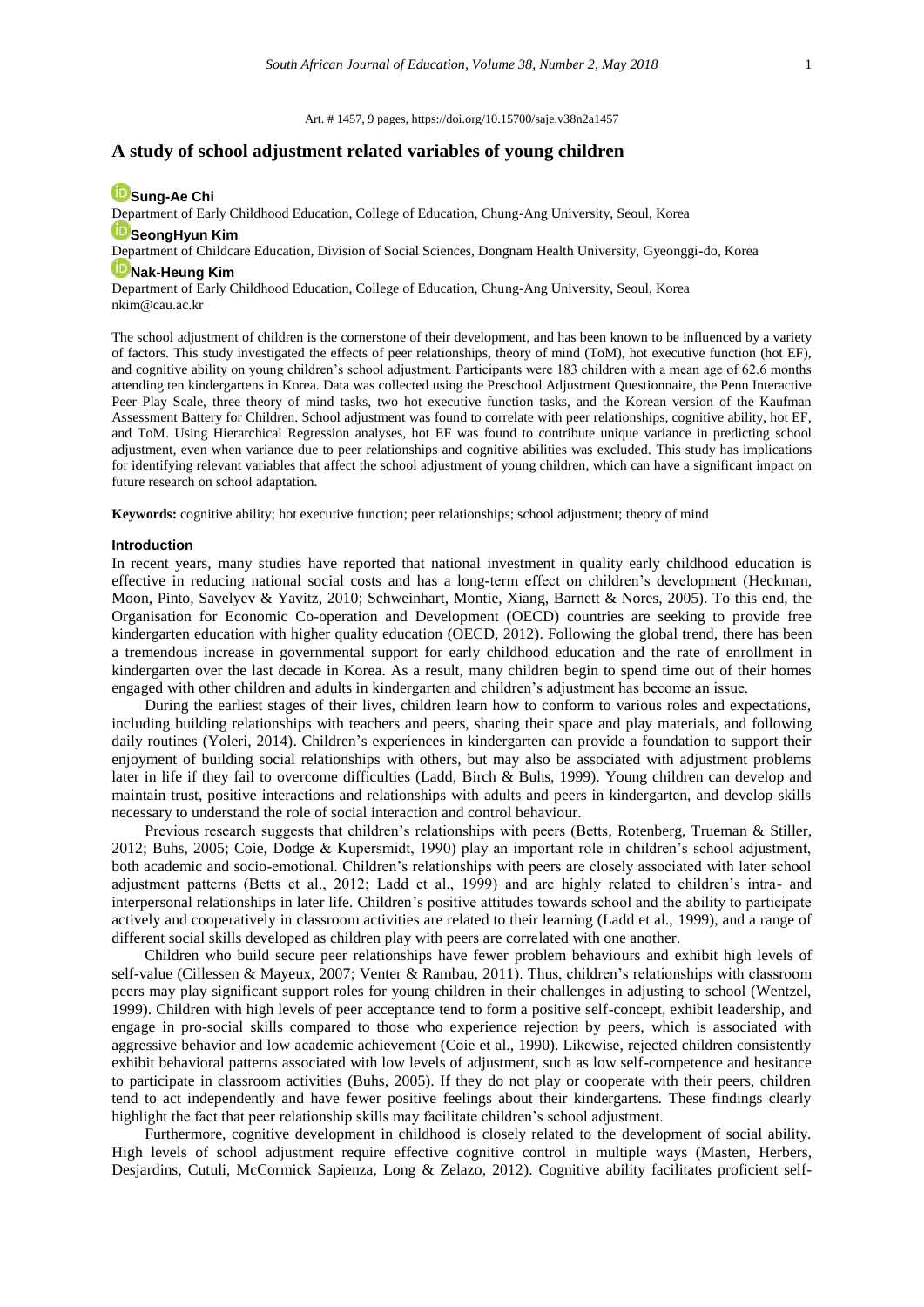control and enables better understanding of others. It helps children to manage conflicts based on the interpretation of social cues (Chi, Kim & Kim, 2016; Zupančič & Kavčič, 2011) and to understand social conditions and the emotional factors or minds present in such conditions (Cutting & Dunn, 1999). On the other hand, children with low cognitive abilities may not be able to understand others' minds fully; they might concentrate on only a specific condition or cue, leading to a limited understanding of their own and others' emotions. Moreover, early difficulties with peers due to a lack of social awareness and failure to interpret the cues and intentions of others accurately are associated with children's school adjustment problems. Therefore, a moderate to high level of cognitive capability is an individual resource that could be an important protective factor in adaptation (Masten, 2007).

As mentioned earlier, cognitive deficits may lead to academic difficulties, and to increased risk of social and emotional problems (Hooper, Roberts, Zeisel & Poe, 2003). In particular, cognitive processing deficits may be related to impaired emotional and social development, where they interfere with interpersonal problem-solving skills and emotional understanding (Denham & Burton, 2003). Children with high levels of cognitive ability tend to have a better understanding of social conditions and relevant emotional factors in such conditions. They can express their emotions, desires, and wishes more clearly and establish positive relationships and social interactions (Cutting & Dunn, 1999). Thus, cognitive ability fosters children's development of cognitive selfcontrol, accurate interpretation of social cues, and conflict management skills, which contributes to a sense of competence and facilitates adjustment (Zupančič & Kavčič, 2011). Peer relationships and cognitive ability serve important support functions for children's school adjustment; however, they are not the only factors consistently affecting the quality of children's early school performance. Accordingly, it is important to study what other features are related to various aspects of children's school adjustment.

Many researchers have examined how social cognition and regulatory ability are related to children's adjustment to school (Caputi, Lecce, Pagnin & Banerjee, 2012; Denham & Burton, 2003; Peterson & Siegal, 2002). These studies suggest that diverse aspects of social cognition and the ability to self-regulate play a major role in many aspects of children's school adjustment. First, the development of the theory of mind (ToM) occurs simultaneously with that of school adjustment and social competence. ToM pertains to the understanding of beliefs, intents, desires, and pretending, and to knowing oneself as well as others. This is a core competence for sustaining

relationships and adjusting to society by acknowledging that each individual might have differences with respect to their minds (Lillard & Kavanaugh, 2014). For children to understand the difference between their own beliefs and those of others, they must take account of others' behaviours and sometimes restrict their own understanding to speculate about the phenomena in others' minds. However, children lacking ToM may reveal various behavioural and social maladjustments. Thus, ToM develops an understanding of other people's emotions (Denham & Burton, 2003) and social cognition provides a basis for developing social and emotional skills and cognitive development (Cutting & Dunn, 1999). As such, ToM has been known to be highly influenced by cognitive abilities and peer relationships. Studies of the relationships between ToM and peer popularity have reported a close relationship between the two variables, and children with difficulties adjusting to kindergarten, including those who are ostracised by peers, have low scores on ToM tasks (Peterson & Siegal, 2002). However, several studies have reported no significant relationship between ToM and school adjustment (Newton & Jenvey, 2011). Therefore, it is important to examine the influence of ToM on peer relationships and cognitive abilities.

Previous studies suggest that the development of attention control and adaptive behaviour occurs during early childhood, and these factors form a core element in developing academic and socialbehavioral adaptation (Blair, KA, Denham, Kochanoff & Whipple, 2004) and may impact children's school adjustment (Rimm-Kaufman, Pianta & Cox, 2000). In particular, these factors are part of executive function (EF). Processes associated with EF are numerous, but the principal elements include anticipation, goal selection, planning, initiation of activity, self-regulation, mental flexibility, deployment of attention, and utilisation of feedback (Anderson, 2002). To facilitate effective school adjustment, children should use various methods of control and EF skills that are highly relevant to adjusting to the school (Masten et al., 2012). Emerging research investigates distinct cool EF, which requires a relatively smaller amount of emotional control and abstract problem-solving capability, and hot EF, which involves emotional reactions or excitement, delaying satisfaction, and resisting temptation (Masten et al., 2012). Hot EF plays an important role in children's cognitive function, emotional control, and social interaction (Anderson, 2002), although there is significant controversy over the degree to which cool and hot EF tasks depend on dissociable cognitive and neural processes. Children's individual differences in hot EF are predictive of concurrent and long-term measures of their cognitive and socio-emotional functioning, including social competence, externalising disorders, stress resilience, and academic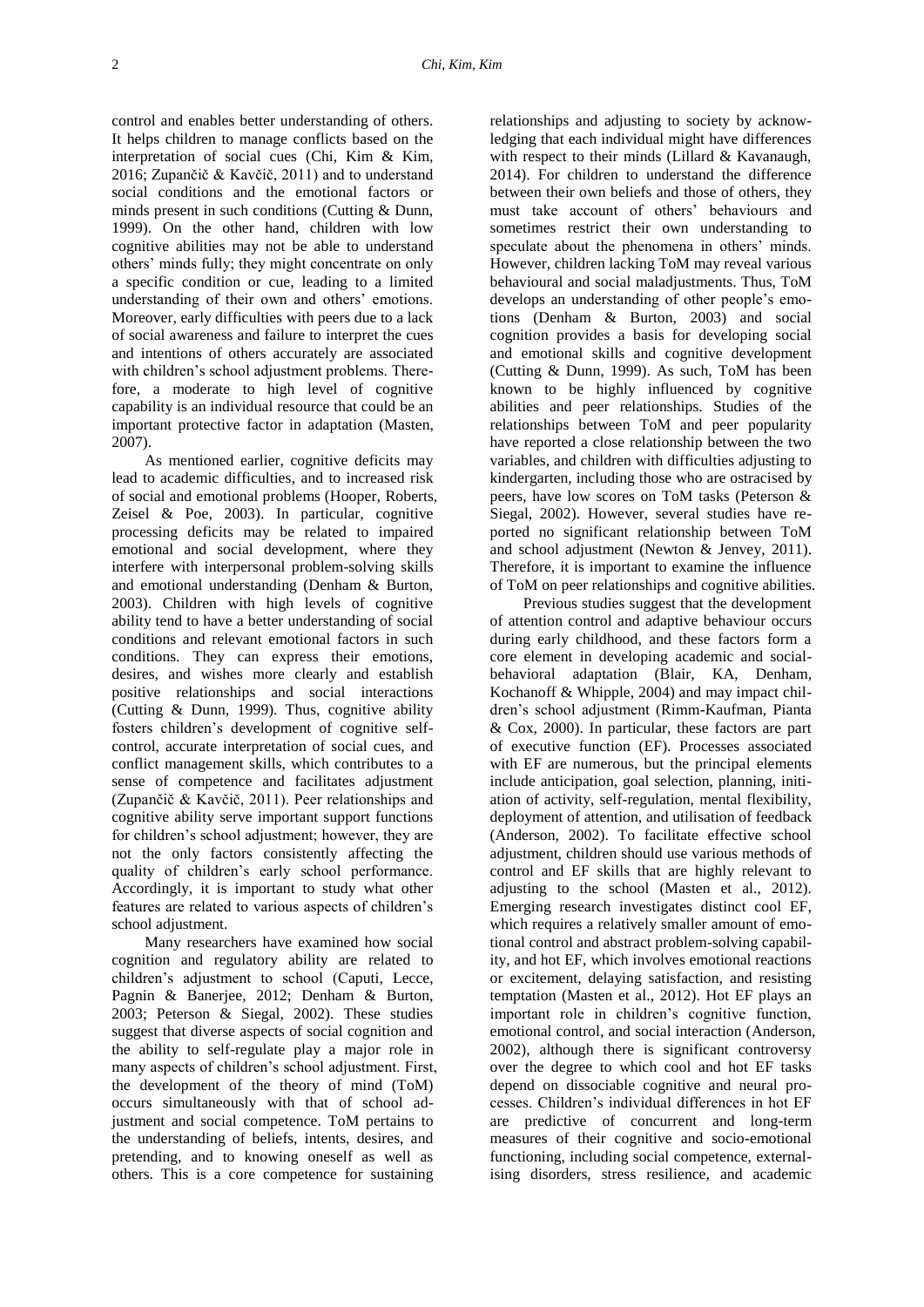achievement (Hodel, Brumbaugh, Morris & Thomas, 2016). Thus, hot EF is related to children's sense of competence in the classroom, pro-social skills, and the formation of positive peer relationships in the institution (Blair, KA et al., 2004). In particular, hot EF defects are known to have a stronger effect on attention deficit hyperactivity disorder (ADHD) than cool EF (Hobson, Scott & Rubia, 2011) and may influence children's school adjustment problems. Furthermore, as hot EF might relieve various stressors that are present in kindergartens, it is an essential factor in children's school adjustment.

Most studies on children's school adjustment focus on their peer relationships and cognitive abilities. According to these studies (Betts et al., 2012; Ladd et al., 1999), peer relationships are one of the most influential variables for school adjustment. However, there is a need to investigate what other factors may affect children's school adjustment. In one of the few studies addressing this issue, Masten and colleagues (2012) found that children's school adjustment and executive function are highly related even when cognitive abilities are excluded. In particular, social cognitive factors such as ToM are considered to have different influences depending on children's age and what tasks are provided.

Therefore, the purpose of this study was to identify and analyse the relationships among the factors that affect children's school adjustment: namely, peer relationships, ToM, hot EF, and cognitive abilities. Hierarchical regression, the focus is on the change in predictability associated with predictor variables entered later in the analysis over and above that contributed by predictor variables entered earlier in the analysis (Petrocelli, 2003). In this study, hierarchical regression was performed to examine whether ToM and hot EF predicted school adjustment, even when the contributions of peer relationships and cognitive ability had been taken into account. Consequently, the present study's objectives were to: (a) analyse the relationships between school adjustment and its predictor variables; and (b) examine how ToM and hot EF affect children's school adjustment apart from peer relationships and cognitive abilities.

# **Method**

## **Participants**

Two hundred and ten children were recruited from 10 kindergartens located in urban areas of Korea. A total of 183 children participated in the study. Before asking for their consent to participate, teachers, children and their families were well informed about the purpose of the study, voluntary participation, and confidentiality of their responses. The data was then collected from the teachers and children who agreed to participate in the research. At the study's onset, the participants were 62.6 months old  $(SD = 3.21)$  on average. The gender distribution of the children was approximately equal (50.7% boys). For the majority of children (96.8%), both parents were of Korean nationality, and the other 3.2% had multicultural backgrounds.

#### Measures

In this study, research tools were selected based on the child's age and the suitability of measurement contents.

# *Children's school adjustment*

To assess the children's adjustment, the Preschool Adjustment Questionnaire (PAQ; Jewsuwan, Luster & Kostelnik, 1993) was adapted and modified to fit the Korean early-childhood educational setting. Teachers provided complete questionnaires for all subjects. Each item is rated on a five-point scale ranging from one (not at all like the child) to five (a lot like the child). There are five subscales: pro-social behaviour, positive affect within the school setting, peer competence, ego strength, and adjustment to kindergarten routines. Adding the 28 item scores together produces a total score. In another study, this measure has demonstrated a high test–retest correlation of .97 and a Cronbach's alpha of .63 (Bates, Viken, Alexander, Beyers & Stockton, 2002). In the present study, the internal consistency of the total scale was .87.

#### *Children's peer relationships*

To assess the children's peer relationships, the Penn Interactive Peer Play Scale (PIPPS; Fantuzzo, Coolahan, Mendez, McDermott & Sutton-Smith, 1998) was adapted. The PIPPS is a 32-item teachers' rating scale of preschool children's interactive peer play. Teachers indicate how frequently they have observed a child's various peer-interactive behaviors during free-play periods. Each item is rated on a five-point scale, ranging from one (not at all like the child) to five (very much like the child). There are three subscales: play interaction, play disruption, and play disconnection. The present study's internal consistency of the instrument's subscales ranged from .83 to .95. The reliability of the original study was .89 to .92.

#### *Children's cognitive ability*

To assess young children's cognitive ability, the Kaufman Assessment Battery for Children (K-ABC; Kaufman & Kaufman, 1983) was adapted. The K-ABC is designed to assess the cognitive abilities of children between 2.5 and 12.5 years of age. In this study, the Korean standardised version of the K-ABC (K-ABC-K) was used. Like the K-ABC, the K-ABC-K consists of 16 subtests: three Sequential, seven Simultaneous, and six Achievement subtests. Items were not chosen from the achievement subtest because the study aimed to explore young children's problem-solving processes. The K-ABC's scoring system follows a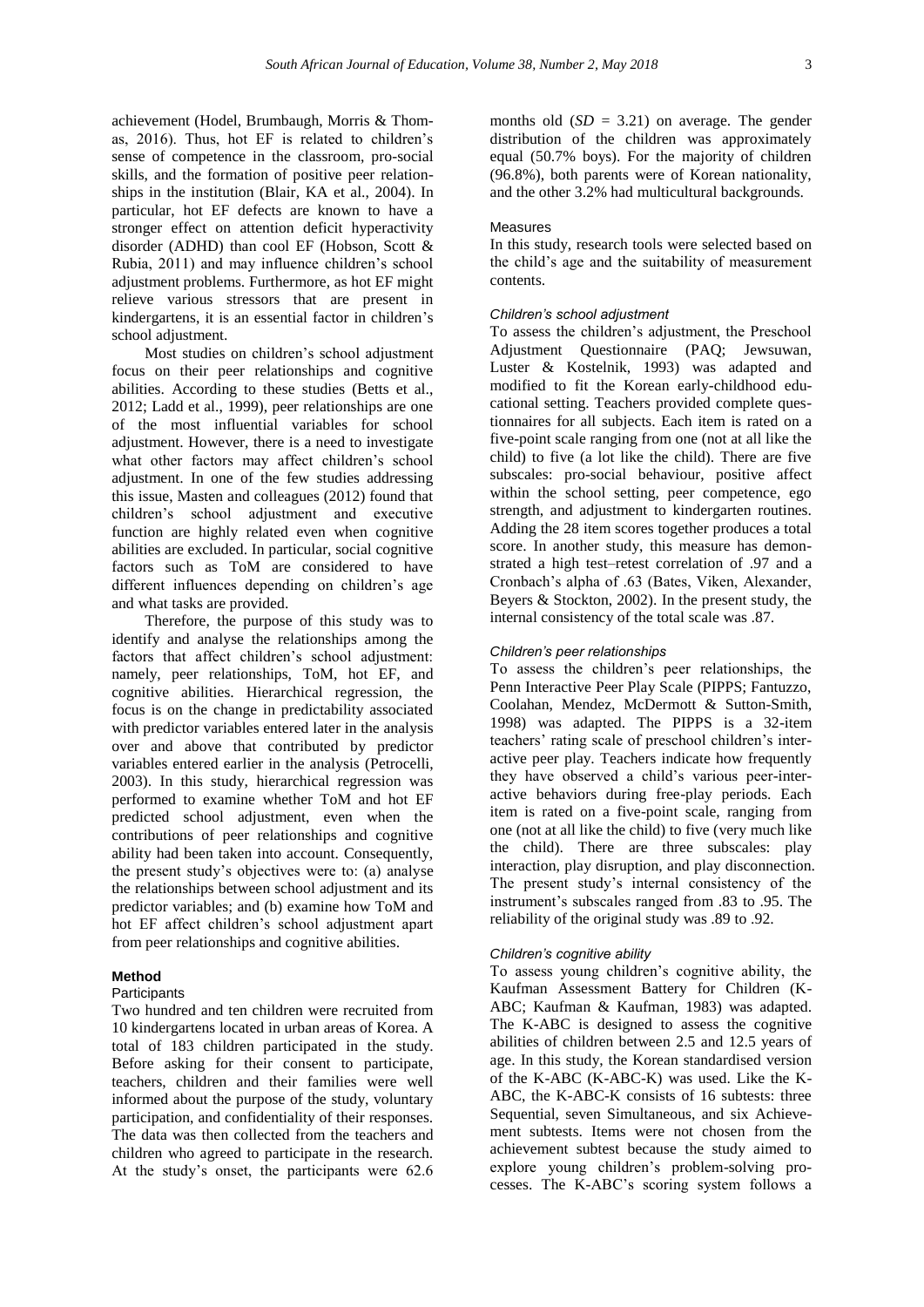standardized process. The internal consistency of the K-ABC-K subscales in the present study ranged from .87 to .92. The reliability of the original version of K-ABC-K was higher than .89.

### *Children's theory of mind*

To assess children's false beliefs based on the ToM, the Representational Change Task (Gopnik & Astington, 1998), Location False Belief Task, and Second-Order False Belief Task (Perner & Wimmer, 1985) were used. These instruments were highly reliable regarding individual differences in previous studies (Gopnik & Astington, 1998; Hughes, Adlam, Happé, Jackson, Taylor & Caspi, 2000; Perner & Wimmer, 1985). In the present study, the internal consistency was .85. The child was shown a candy box, and asked what he thought was inside. After opening the box, he found an eraser. The lid was closed and child was asked regarding his own previously false belief: "When you first saw this box, what did you think was inside?" The researcher then asked the child, "Lee [puppet] never looked inside the box. What does he think is inside, candy or an eraser?" Later, the child was scored for his knowledge of his own former belief, as well as of Lee's current false belief. For the Second-Order False Belief Task, two puppets (Sean and Min), a pouch, a die, and a container were used. The child watched Sean and Min play with the die briefly, then saw Sean put the die in a blue container and leave. Min played with it briefly and then put it in a red container and left. Then Sean returned to play with the die, and the child was asked false-belief questions, such as "Where is the die really?" and "Where does Sean think the die is?" Next, the child was told a story about two characters (Sue and Jin). Sue is going home while an object is transferred from Place A to Place B. Jin watches the transfer but is not informed that Sue independently finds out that the object has been transferred to Place B. The child was then asked, "Where does Jin think that Sue will look for the object?"

#### *Children's hot executive function*

To assess children's hot EF, the Less is More (Carlson, Davis & Leach, 2005) and Sticker Search Tasks (Choi & Song, 2013) were used. The present study's internal consistency on the two tasks was .91. The task for cool EF differs from that for hot EF, which measures the ability to perform rules within an emotional context. The Less Is More Task is a reverse-reward contingency task. Each child chooses between a larger and a smaller tray, each containing an array of candies (e.g., five vs. two jellybeans). The task has two levels. For the lower-level task, 12 test trials were implemented. The child was credited if they selected the correct (smaller) treat selections. For the upper level task, two additional puppets (e.g., bird vs. monkey) were used. The child was told to follow the same rule when the bird puppet was shown. However, when the specific puppet (e.g. monkey) was shown, a different rule applied. The child was told to select the bigger tray to receive a bigger reward when the specific puppet was shown. For the upper-level task, 16 test trials were conducted. The Sticker Search Task, which is also referred to as the Box Search Task, uses 16 boxes with clear lids: eight boxes have yellow marks on the lid, while the other eight do not. Some boxes contain stickers and some do not. Through this task, the child receives stickers as a reward when they select the correct box. First, the child was shown 16 different boxes with clear lids that enabled them to see inside the box. The child was told to open the yellow-marked boxes that were empty. If the child opened the yellow-marked boxes with the stickers inside, they did not receive a reward. The child was then told to open the boxes without a yellow mark with a sticker. If the child opened unmarked boxes that were empty, they did not receive a reward. Each box was scored on a pass-fail basis, and the child received rewards based on the score achieved.

#### Intra-Correlation Coefficients

The school adjustment and peer relationships were measured by teachers' reports. The data for ToM, hot EF, and cognitive ability were collected using direct reports from the children. The researchers interviewed the children. Prior to the actual data collection, the researchers participated in workshops. To ensure inter-rater reliability, rater-training sessions were provided for four weeks regarding the procedures for each test. In order to collect data with high reliability, the researchers checked the intra-correlation coefficient (ICC). Based on our pilot study, the ICCs were .96 for ToM, .97 for hot EF, and .99 for the K-ABC cognitive ability, respectively.

#### Data Collection

The data in the current study were collected from August to September 2015. The researchers visited the participating institutions and received written consent from the parents and verbal consent from the children. First, the teachers completed the PAQ and PIPPS to obtain data regarding the children's school adjustment and peer relationships. Questionnaires were distributed with explanations and were returned after three weeks. Of the 220 questionnaires that were distributed, 183(83.18%) were returned. Second, data regarding ToM, hot EF, and K-ABC-K were collected by the researchers, who conducted face-to-face tests with each participant in a quiet classroom in the institution. The interviews took 23 minutes on average for the ToM tasks, 18 minutes on average for the hot EF tasks, and 40 minutes on average for K-ABC-K. Raw scores were used in the analysis.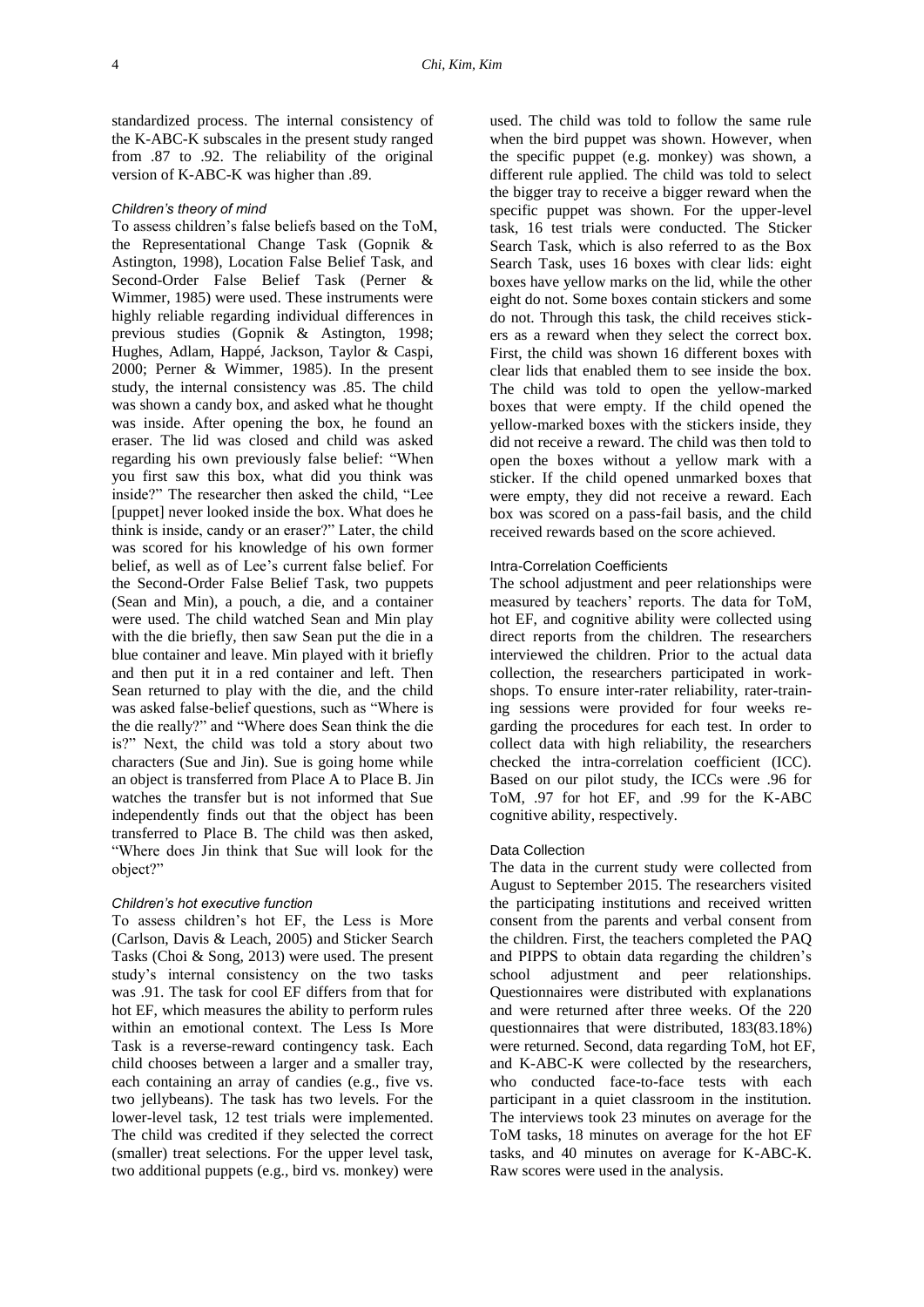### Data Analysis

The data were analysed using the Statistical Package for Social Sciences software (version 18.0; SPSS Inc., Chicago, IL, USA). Pearson's correlation coefficients were calculated between all of the measures. Hierarchical regression analysis was also performed to analyse each variable's contribution to school adjustment. In order to examine the multicollinearity in the hierarchical regression procedure, the tolerance limits were all less than 1, to-wit .78  $\sim$  .98, and since the VIF is 1.02  $\sim$  1.28, there is no multicollinearity. The models had the following predictors: (a) peer relationships; (b) cognitive ability composite added to (a); and

**Table 1** The relationship between variables  $(N = 183)$ 

| School Adjustment             |          |          |          |         |  |
|-------------------------------|----------|----------|----------|---------|--|
| Peer-Relationships            | 481**    |          |          |         |  |
| Cognitive Ability             | $.380**$ | $.290**$ |          |         |  |
| Theory of Mind                | $.244**$ | $222**$  | $.552**$ |         |  |
| <b>Hot Executive Function</b> | $.383**$ | $158*$   | $404**$  | $787**$ |  |

*Note*.  $*_{p} < .05$ ,  $**_{p} < .01$ .

# *Do peer relationships, cognitive ability, and theory of mind uniquely predict school adjustment?*

ToM helps to predict children's school adjustment. This could be a result of shared variance between peer relationships, cognitive ability, and ToM, or ToM could predict school adjustment after the variance due to peer relationship and cognitive ability has been removed. A hierarchical regression was performed with school adjustment as the (c) ToM, hot EF. This a priori ordering of models explicitly tested the variance that could be attributed to ToM and hot EF after peer relationships and cognitive ability were controlled.

### **Results**

#### Correlation Analysis

Correlations between the variables are presented in Table 1. School adjustment was positively correlated with peer relationships (*r* = .481,  $p < .01$ ), cognitive ability ( $r = .380$ ,  $p < .01$ ), ToM  $(r = .244, p < .01)$  and hot EF  $(r = .383, p < .01)$ (see Table 1).

dependent variable. Peer relationship was entered on the second Step 1, cognitive ability on the second Step 2 and ToM on the second Step 3. Peer relationships and cognitive ability were implicitly predictive of children's school adjustment in their own right. ToM accounted for non-significant variance after peer relationship and cognitive ability had been entered (see Table 2).

**Table 2** Hierarchical regression predicting school adjustment from peer relationships, cognitive ability, and theory of mind  $(N = 183)$ 

|                                                 | В   | SЕ  |           | $R^2$ | $\neg R^2$ | F          |
|-------------------------------------------------|-----|-----|-----------|-------|------------|------------|
| Step 1                                          | .49 | .13 | $7.34***$ | .24   | .24        | 238        |
| Peer Relationships                              |     |     |           |       |            |            |
| Step 2                                          | .41 | .13 | $6.13***$ | .30   | .06        | $18.16***$ |
| Peer Relationships                              |     |     |           |       |            |            |
| Cognitive Ability                               | .26 | .12 | 3.88***   |       |            |            |
| Step 3                                          | .41 | .13 | $6.08***$ |       |            | $14.71***$ |
| Peer Relationships                              |     |     |           |       |            |            |
| Cognitive Ability                               | .25 | .14 | $3.16**$  |       |            |            |
| Theory of Mind                                  | .02 | .85 | .24       | .30   | .00        |            |
| <i>Note</i> ** <i>n</i> < 01 *** <i>n</i> < 001 |     |     |           |       |            |            |

*Note*. \*\**p* < .01, \*\*\**p* < .001.

# *Do peer relationships, cognitive ability, and hot EF uniquely predict school adjustment?*

When hierarchical regressions were performed to examine peer relationships entered in Step 1, cognitive ability in Step 2, and hot EF in Step 3, hot EF accounted for significant variance after peer relationships and cognitive ability had been entered. Consequently, hot EF adds to the prediction of school adjustment once peer relationships and cognitive ability have been accounted for (see Table 3).

### **Discussion**

This study analysed the relationships between children's school adjustment and peer relationships, cognitive ability, ToM, and hot EF. The results are consistent with previous studies that revealed that stable peer relationships emerged as an essential component of children's school adjustment (Ladd et al., 1999). Peer relations and cognitive ability were statistically predictive variables of school adjustment. The ability to build positive and constructive relationships is important for pre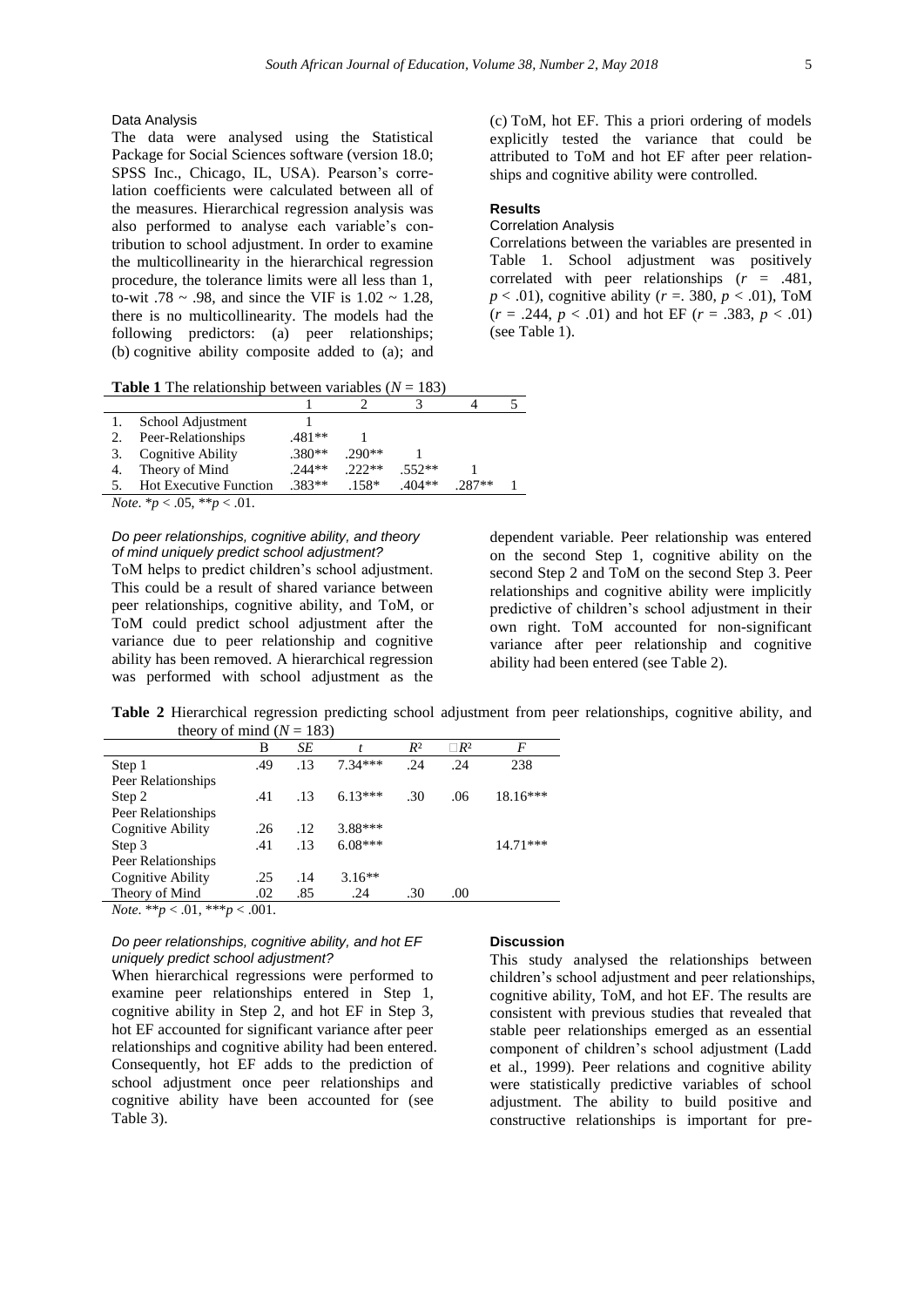dicting children's successful school adjustment, as this helps children to have more opportunities to interact with peers and to learn social skills. Accordingly, children who are widely accepted by peers participate in various activities and further develop social skills through these interactions

(Betts et al., 2012). Peer relationships also affect children's motivation to attend school (Wentzel, 1999). Adapting well to kindergarten implies an ability to establish better peer relationships by accommodating teachers and peers and obtaining positive feedback (Ladd et al., 1999).

**Table 3** Hierarchical Regression Predicting School Adjustment from Peer Relationships, Cognitive Ability, and Hot Executive Function  $(N = 183)$ 

| $110t$ Excent ve I unction $(1)$ = $100$ |     |     |           |       |            |            |  |
|------------------------------------------|-----|-----|-----------|-------|------------|------------|--|
|                                          | В   | SЕ  |           | $R^2$ | $\Box R^2$ | F          |  |
| Step 1                                   | .49 | .13 | $7.34***$ | .24   | .24        | $18.16***$ |  |
| Peer Relationships                       |     |     |           |       |            |            |  |
| Step 2                                   | .41 | .13 | $6.13***$ | .30   | .06        | 18.47***   |  |
| Peer Relationships                       |     |     |           |       |            |            |  |
| Cognitive Ability                        | .26 | .12 | 3.88***   |       |            |            |  |
| Step 3                                   | .40 | .12 | $6.18***$ |       |            |            |  |
| Peer Relationships                       |     |     |           |       |            |            |  |
| Cognitive Ability                        | .15 | .12 | $2.22**$  |       |            |            |  |
| <b>Hot Executive Function</b>            | .27 | .24 | $3.96***$ | .36   | .06        | $19.16***$ |  |
| $M_{0.48}$ ** $> 0.1$ *** $> 0.01$       |     |     |           |       |            |            |  |

*Note*. \*\**p* < .01, \*\*\**p* < .001.

In addition, it is revealed that cognitive ability is a statistically significant predictor for young children's school adjustment. A child with high cognitive ability also has a better understanding of cause-and-effect relationships within social contexts (Shure, 2001). In fact, the ability to understand others' feelings and emotions is associated with children's levels of cognitive ability. Denham and Burton (2003) have argued that cognitive ability involves integrating various types of information based on a child's understanding of emotion, noting that it helps the child to adapt to psychosocial contexts. Children with high cognitive ability can understand social situations and the emotional factors involved in them. Further, cognitive ability positively affects children's social interactions, leading to successful school adjustment (Cutting & Dunn, 1999).

As mentioned above, this study proved that the cognitive abilities of children are predictive of their school adjustment, which is consistent with the results from Hooper and colleagues' (2003) and Masten's (2007) studies of the relative contributions of cognitive abilities to children's early school adaptation. Masten (2007) noted that a high level of cognitive ability is an important factor in children's resilience in controlling stress, which eventually affects school adjustment. Peer relations and cognitive ability were statistically predictive variables of school adjustment.

This study also found a positive correlation between school adjustment and ToM. ToM is a significant predictor of peer popularity, and social sensitivity may increase one's popularity among peers (Peterson & Siegal, 2002). As the ability to understand other perspectives develops, the ability to support and cooperate with others improves within familiar contexts, such as the school setting. The results of this investigation, however, did not find a significant correlation between performance on the second-order false belief task and school adjustment.

In addition, this study found a significant positive correlation between school adjustment and hot EF, which is consistent with the results of other studies that examined these variables (Masten et al., 2012). In particular, EF is a necessary medium for children's cognitive function, behavioural regulation in an emotional context, and social interactions (Anderson, 2002). Furthermore, the results of this study indicate that hot EF is reliably related to school adjustment and is also predictive of school adjustment when the variance shared with peer relationships and cognitive ability is controlled. However, ToM did not appear to be a significant predictor when excluding the influence of peer relationships and cognitive ability. The results suggest that hot EF is a significant predictor variable when other variables are excluded, and reveal that hot EF is linked to the formation of relationships with others and to the behaviours that children exhibit in the classroom (Brock, Rimm-Kaufman, Nathanson & Grimm, 2009).

Hot EF, which includes the ability to suppress emotion and delay gratification, is an essential factor in psychological and social adaptation. Teachers recognise the ability to control one's own emotions or actions as essential to school adjustment (Rimm-Kaufman et al., 2000). If the brain is associated with hot EF is not activated, impulsivity may lead to lack of perspective-taking ability and inappropriate behaviors may occur (Ward, 2006). As hot EF develops, the ability to control impulsivity, motivation, and attention also develops. Therefore, children with higher levels of hot EF are more likely to demonstrate pro-social skills and learn socially appropriate skills more easily (McIntyre, Blacher & Baker, 2006). The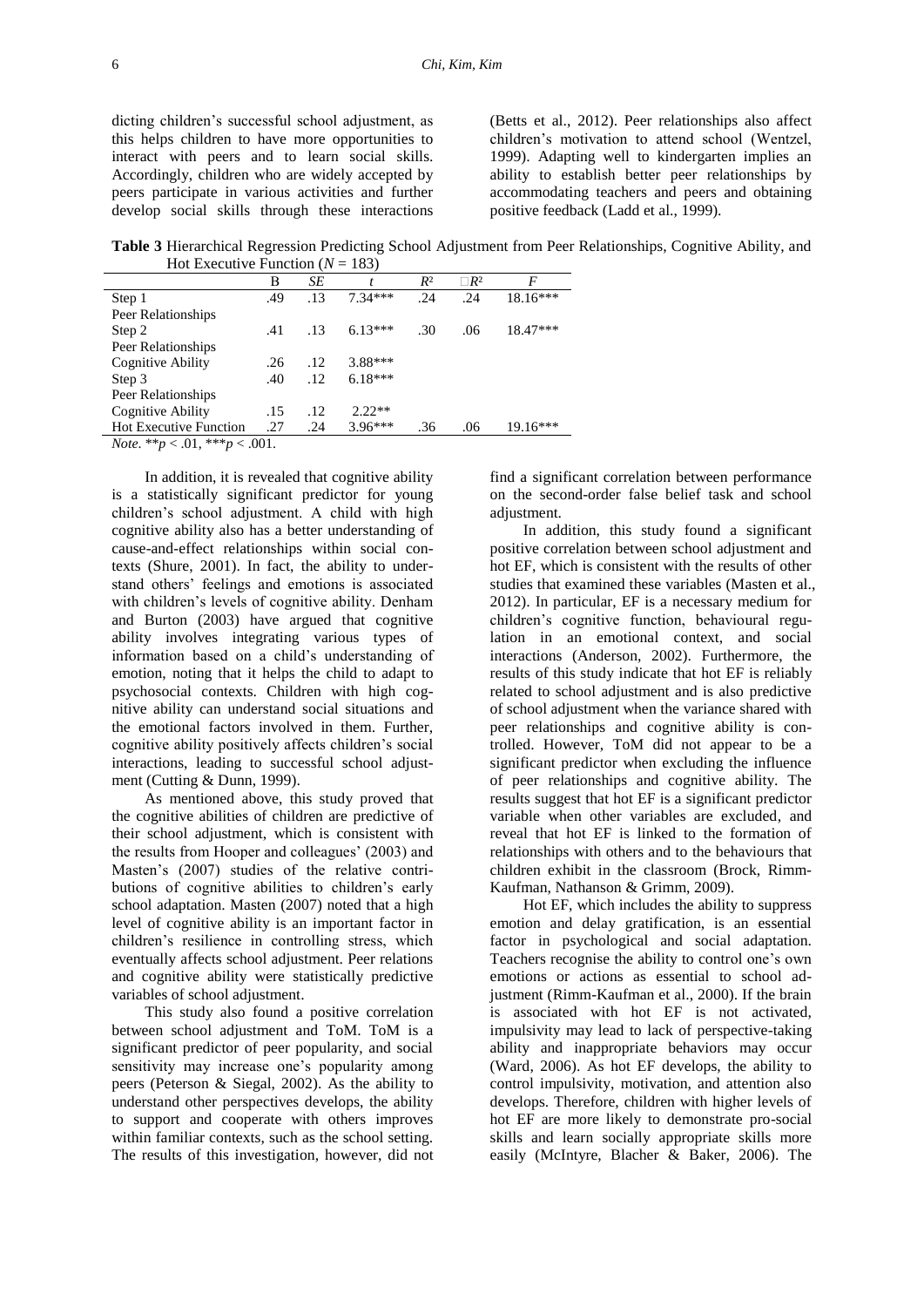level of hot EF refers to children's social competence and may function as a support for children in the school environment.

Cool EF is intimately associated with fluid intelligence (Blair, C 2006). This perspective provides unique information, and with the exception of cognitive processes, hot EF seems to affect the school adjustment ability of children independently. Likewise, Masten and colleagues (2012) found that similar variables, such as attention, control, and following instructions, were split between the categories of EF and cognitive ability; but EF affected school adjustment uniquely, after controlling for peer relationships and cognitive ability. Masten and colleagues (2012) have also attempted to analyse homeless children's school adjustment and EF without distinguishing between cool and hot EF. Therefore, in this study, subjects were collected more broadly and the task of hot EF was more distinctly separate from the task of cool EF. The results of the present study show that hot EF plays an important role in children's adjustment in school. Previous studies have addressed EF at a cognitive level, or at an integrated level of cognition and emotion. There are still controversial elements of EF classification. However, the results of this study show that cool EF and hot EF of children showed different effects, depending on the task given. In other words, this study suggests that children's kindergarten adaptation requires hot EF used in contextual situations including their emotion and motivation rather than cool EF, used to solve cognitive problems in non-contextual situations. Therefore, in order to help children adapt to a school setting, we ought to provide time for children to think and practice how to control their own impulse and desire, as well as their emotions, under the new settings of kindergarten.

On the other hand, the results show that ToM is a significant predictor, even when the influence of peer relationships and cognitive ability is controlled. Slaughter, Dennis and Pritchard (2002) have found that when variance in linguistic intelligence is controlled, ToM does not affect the ability of children to adjust to school. Drawing upon work by Slaughter et al. (2002), this study measured cognitive processing intelligence rather than language intelligence; but there was no significant predictivity when the influence of peer relationships and cognitive ability were controlled. In sum, the relationship between ToM and school adjustment has been contradicted. Because ToM affects school adjustment, it has a significant relationship with the variables related to school adjustment (Dockett, Perry & Tracey, 1997; Peterson & Siegal, 2002). In other studies, however, there was no correlation between ToM and social competence for school adjustment (Badenes, Estevan & Bacete, 2000; Slaughter et al., 2002).

The influence of ToM gradually increases as the children come of school age (Badenes et al., 2000; Slaughter et al., 2002). It seems plausible that ToM might confer benefits to social relations after rather than before five years of age, paralleling the myriad social and cognitive challenges posed by children's transition into primary school (McIntyre et al., 2006). Indeed, even if the child develops ToM, it cannot to be connected to actual social skills in early years.

Caputi and colleagues (2012) found that while ToM is essential to pro-social behaviour, it also has a more meaningful relationship when it is linked to understanding others, sensitivity to others, social co-operation, or practical actions that help others. Therefore, the influence on school adjustment, excluding the variable of peer relationships, is not significant. Doherty (2009) conducted an analysis of ToM, and the relation between ToM and various variables shows opposite results according to the task. Therefore, it is necessary to measure the relationship between various variables and make adjustments by providing various tasks in a followup study. Furthermore, it is necessary to explore the process of how children's ability to see others' minds can be linked to school adaptation in practice.

Results from this study revealed that peer relationships and cognitive ability statistically predicted the school adjustment ability of young children, but in the hierarchical regression analyses, hot EF is found to be a significant predictor except for peer relationships and cognitive ability, whereas ToM was not significant. The outcomes of this study indicate that these variables should be structuralised and syntagmatically associated in order to facilitate children's school adjustment. In particular, this study showed that children use cool EF and hot EF independently depending on their target behaviour, thereby proving that children use hot EF by intentionally adjusting their motivation or desire in the school adaptation process where there are required to form new relationships with others.

However, this study is limited in that school adjustment and peer relationships were measured via teacher-rated questionnaires. Future in-depth studies involving direct observation of children's school adjustment and peer relationships in natural school settings are required. Further research is needed to additional investigate how children's relationships with their peers, cognitive abilities, and hot EF influences school adaptation. For example, additional research is needed to explore moderators or mediators that can affect children's school adaptation. As mentioned earlier, there is a need to evaluate the child's abilities using a variety of tools. In this study, we also analysed the elements of EF only. For this reason it would be necessary to carry out the tests of cool EF at the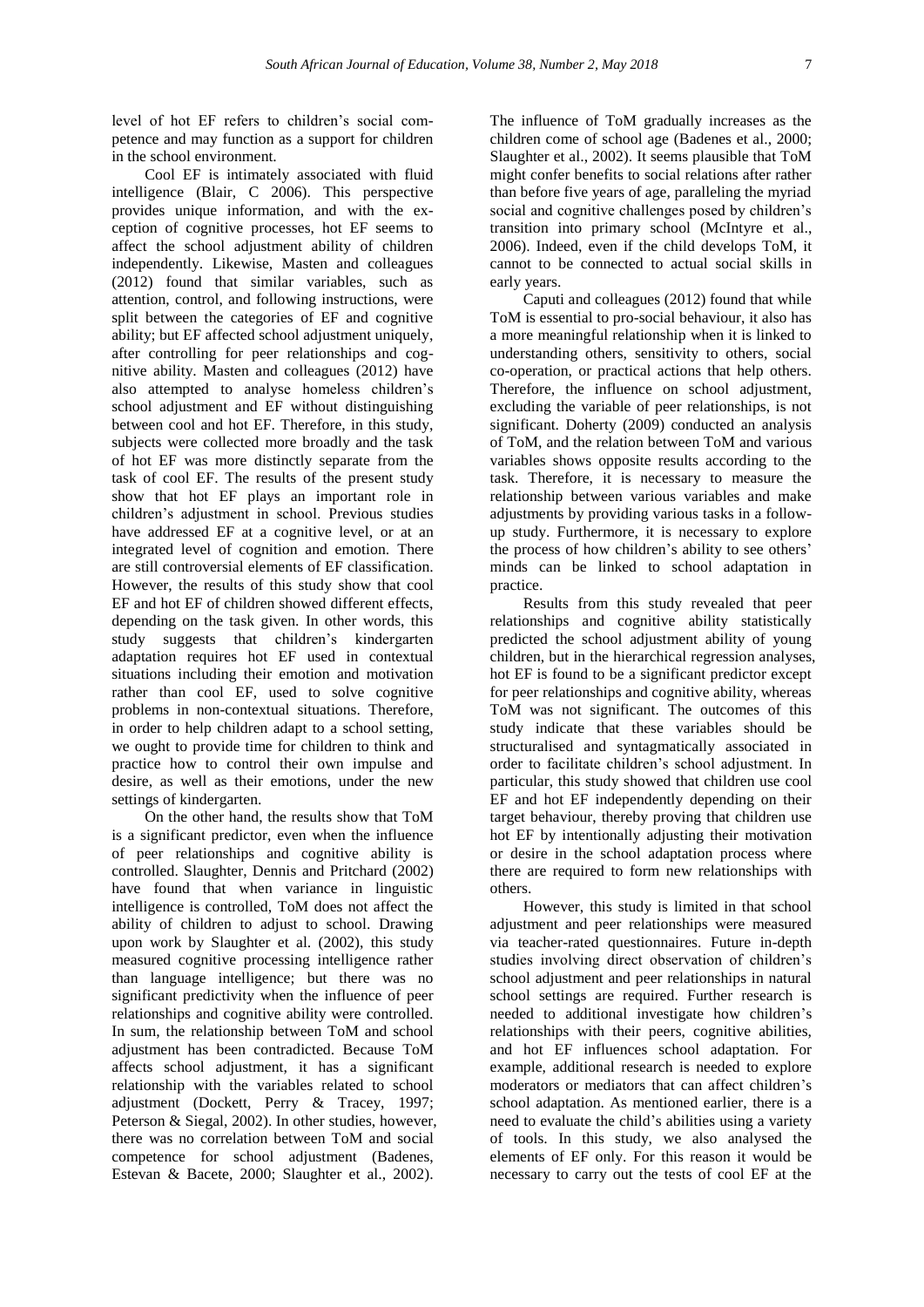same time, as well as to study how each factor influences the school adaptation of young children.

Despite its limitations, the findings of this research have played a role in discovering the reasons behind a child's school adjustment problems arising from a worldwide increase of early childhood institutions due to recent government support during early childhood years.

### **Note**

i. Published under a Creative Commons Attribution Licence.

## **References**

- Anderson P 2002. Assessment and development of executive function (EF) during childhood. *Child Neuropsychology*, 8(2):71–82. <https://doi.org/10.1076/chin.8.2.71.8724>
- Badenes LV, Estevan RAC & Bacete FJG 2000. Theory of mind and peer rejection at school. *Social Development*, 9(3):271–283. <https://doi.org/10.1111/1467-9507.00125>
- Bates JE, Viken RJ, Alexander DB, Beyers J & Stockton L 2002. Sleep and adjustment in preschool children: Sleep diary reports by mothers relate to behavior reports by teachers. *Child Development*, 73(1):62–75. [https://doi.org/10.1111/1467-](https://doi.org/10.1111/1467-8624.00392) [8624.00392](https://doi.org/10.1111/1467-8624.00392)
- Betts LR, Rotenberg KJ, Trueman M & Stiller J 2012. Examining the components of children's peer liking as antecedents of school adjustment. *British Journal of Developmental Psychology*, 30(2):303– 325. [https://doi.org/10.1111/j.2044-](https://doi.org/10.1111/j.2044-835X.2011.02041.x) [835X.2011.02041.x](https://doi.org/10.1111/j.2044-835X.2011.02041.x)
- Blair C 2006. How similar are fluid cognition and general intelligence? A developmental neuroscience perspective on fluid cognition as an aspect of human cognitive ability. *Behavioral and Brain Sciences*, 29(2):109–125. <https://doi.org/10.1017/S0140525X06009034>
- Blair KA, Denham SA, Kochanoff A & Whipple B 2004. Playing it cool: Temperament, emotion regulation, and social behavior in preschoolers. *Journal of School Psychology*, 42(6):419–443. <https://doi.org/10.1016/j.jsp.2004.10.002>
- Brock LL, Rimm-Kaufman SE, Nathanson L & Grimm KJ 2009. The contributions of 'hot' and 'cool' executive functions to children's academic achievement, learning-related behavior, and engagement in kindergarten. *Early Childhood Research Quarterly*, 24(3):337–349. <https://doi.org/10.1016/j.ecresq.2009.06.001>
- Buhs ES 2005. Peer rejection, negative peer treatment, and school adjustment: Self-concept and classroom engagement as mediating processes. *Journal of School Psychology*, 43(5):407–424. <https://doi.org/10.1016/j.jsp.2005.09.001>
- Caputi M, Lecce S, Pagnin A & Banerjee R 2012. Longitudinal effects of theory of mind on later peer relations: The role of prosocial behavior. *Developmental Psychology*, 48(1):257–270. <https://doi.org/10.1037/a0025402>
- Carlson SM, Davis AC & Leach JG 2005. Less is more: Executive function and symbolic representation in preschool children. *Psychological Science*, 16(8):609–616. [https://doi.org/10.1111/j.1467-](https://doi.org/10.1111/j.1467-9280.2005.01583.x) [9280.2005.01583.x](https://doi.org/10.1111/j.1467-9280.2005.01583.x)
- Chi SA, Kim SH & Kim HJ 2016. Problem behaviours of kindergarteners: The affects of children's cognitive ability, creativity, and self-esteem. *South African Journal of Education*, 36(1): Art. # 1177, 10 pages. <https://doi.org/10.15700/saje.v36n1a1177>
- Choi E & Song HN 2013. Development of children's cool and hot executive function and its relationship to children's self-regulation. *Korean Journal of Child Studies*, 34(5):99–114. <https://doi.org/10.5723/KJCS.2013.34.5.99>
- Cillessen AHN & Mayeux L 2007. Expectations and perceptions at school transitions: The role of peer status and aggression. *Journal of School Psychology*, 45(5):567–586. <https://doi.org/10.1016/j.jsp.2007.05.004>
- Coie JD, Dodge KA & Kupersmidt JB 1990. Peer group behavior and social status. In SR Asher & JD Coie (eds). *Peer rejection in childhood*. New York, NY: Cambridge University Press.
- Cutting AL & Dunn J 1999. Theory of mind, emotion understanding, language, and family background: Individual differences and interrelations. *Child Development*, 70(4):853–865. <https://doi.org/10.1111/1467-8624.00061>
- Denham SA & Burton R 2003. *Social and emotional prevention and intervention programming for preschoolers*. New York, NY: Kluwer Academic/Plenum.
- Dockett S, Perry B & Tracey D 1997. *Getting ready for school*. Paper presented at the Annual Conference of the Australian Association for Research in Education, Brisbane. Available at [https://files.eric.ed.gov/fulltext/ED421248.pdf.](https://files.eric.ed.gov/fulltext/ED421248.pdf) Accessed 13 March 2018.
- Doherty MJ 2009. *Theory of mind: How children understand others' thoughts and feelings*. Hove, England: Psychology Press.
- Fantuzzo J, Coolahan K, Mendez J, McDermott P & Sutton-Smith B 1998. Contextually relevant validation of peer play constructs with African American head start children: Penn interactive peer play scale. *Early Childhood Research Quarterly*, 13(3):411–431. [https://doi.org/10.1016/S0885-](https://doi.org/10.1016/S0885-2006(99)80048-9) [2006\(99\)80048-9](https://doi.org/10.1016/S0885-2006(99)80048-9)
- Gopnik A & Astington JW 1998. Children's understanding of representational change and its relation to the understanding of false belief and the appearance-reality distinction. *Child Development*, 59(1):26–37. <https://doi.org/10.2307/1130386>
- Heckman JJ, Moon SH, Pinto R, Savelyev PA & Yavitz A 2010. The rate of return to the HighScope Perry Preschool Program. *Journal of Public Economics*, 94(1–2):114–128.
- <https://doi.org/10.1016/j.jpubeco.2009.11.001> Hobson CW, Scott S & Rubia K 2011. Investigation of cool and hot executive function in ODD/CD independently of ADHD. *The Journal of Child Psychology and Psychiatry*, 52(10):1035–1043. <https://doi.org/10.1111/j.1469-7610.2011.02454.x>
- Hodel AS, Brumbaugh JE, Morris AR & Thomas KM 2016. Hot executive function following moderateto-late preterm birth: altered delay discounting at 4 years of age. *Developmental Science*, 19(2):221– 234. <https://doi.org/10.1111/desc.12307>
- Hooper SR, Roberts JE, Zeisel SA & Poe M 2003. Core language predictors of behavioral functioning in